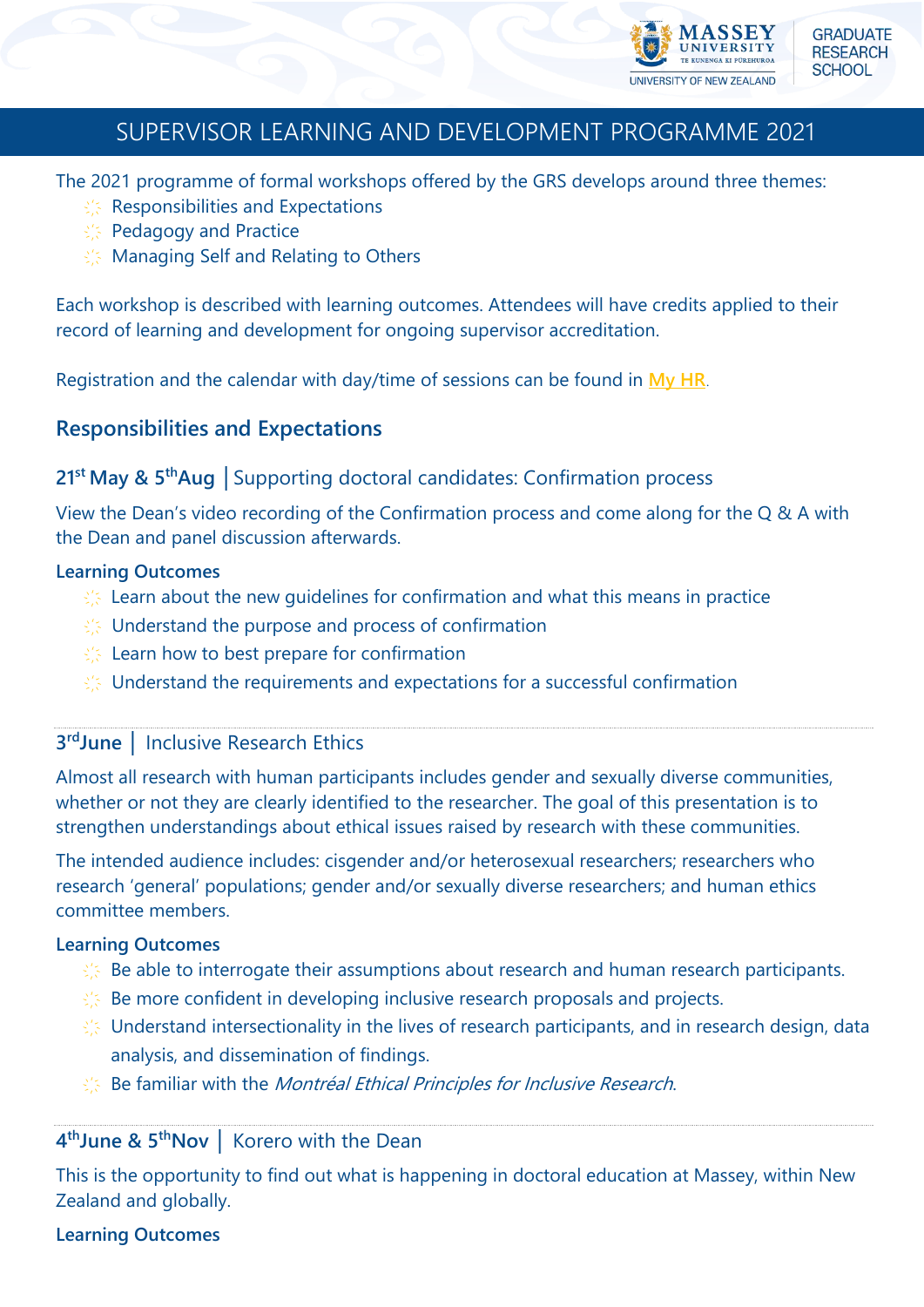- $\frac{1}{2}$  Understand the changing demographics of the Massey doctoral student cohort and the implications for policies and practices.
- $\frac{1}{2}$  Understand Massey's commitment to doctoral education as shown through policy and practically.
- $\frac{1}{2}$  Develop awareness of how we support doctoral students and supervisors in the Graduate Research School.
- $\frac{1}{2}$  Learn about global trends in doctoral education.

### **18thJune & 2ndSep** │Supporting doctoral candidates: Oral examination process

View the Dean's video recording of the oral examination process and come along for the Q & A with the Dean and panel discussion afterwards.

#### **Learning Outcomes**

- $\frac{1}{2}$  Factors to consider when selecting examiners.
- $\frac{1}{2}$  Learn how to best prepare your candidate for the oral examination.
- $\frac{1}{2}$  Understand the examination processes before, during and after that actual oral examination and the roles and responsibilities of all involved including the GRS and the convenor.

# **23rd/24thJune & 9th/10thSep** │ Supervisor Induction

These two half-day sessions offer an understanding of the wider context of doctoral education globally, within New Zealand and at Massey, and outline the roles, responsibilities and expectations of supervisors as well as providing a forum for a discussion on pedagogy and practice of supervision facilitated by experienced supervisors. Supervisors will also be orientated to all services and support that is available to doctoral candidates at Massey.

#### **Learning Outcomes**

- $\frac{1}{2}$  Learn about developments in doctoral education nationally and globally.
- $\frac{1}{2}$  Learn about the latest policies, and procedures that impact on doctoral study at Massey University.
- $\gg$  Understand the role of the Graduate Research School and other services providers in supporting doctoral candidates.
- $\frac{1}{2}$  Using scenarios to discuss complex issues in supervision.
- $\frac{1}{2}$  Discuss what is good supervisory practice and reflect on your own practice.

## **1 st July & 25thNov** │ Ethics and Responsible Research Conduct

All researchers should participate in this course which consists of a pre-session task followed by a Q & A and scenario based learning workshop. You will be introduced to the principles of the Code of Responsible Research Conduct, and develop awareness of ethical issues and relevant policies and procedures

#### **Learning Outcomes**

- $\gg$  Understanding of the code governing research at Massey University.
- $\gg$  Raised awareness of ethical issues in the conduct of research involving human participants.
- $\gg$  Skill needed to undertake ethical analyses of proposed research involving human participants.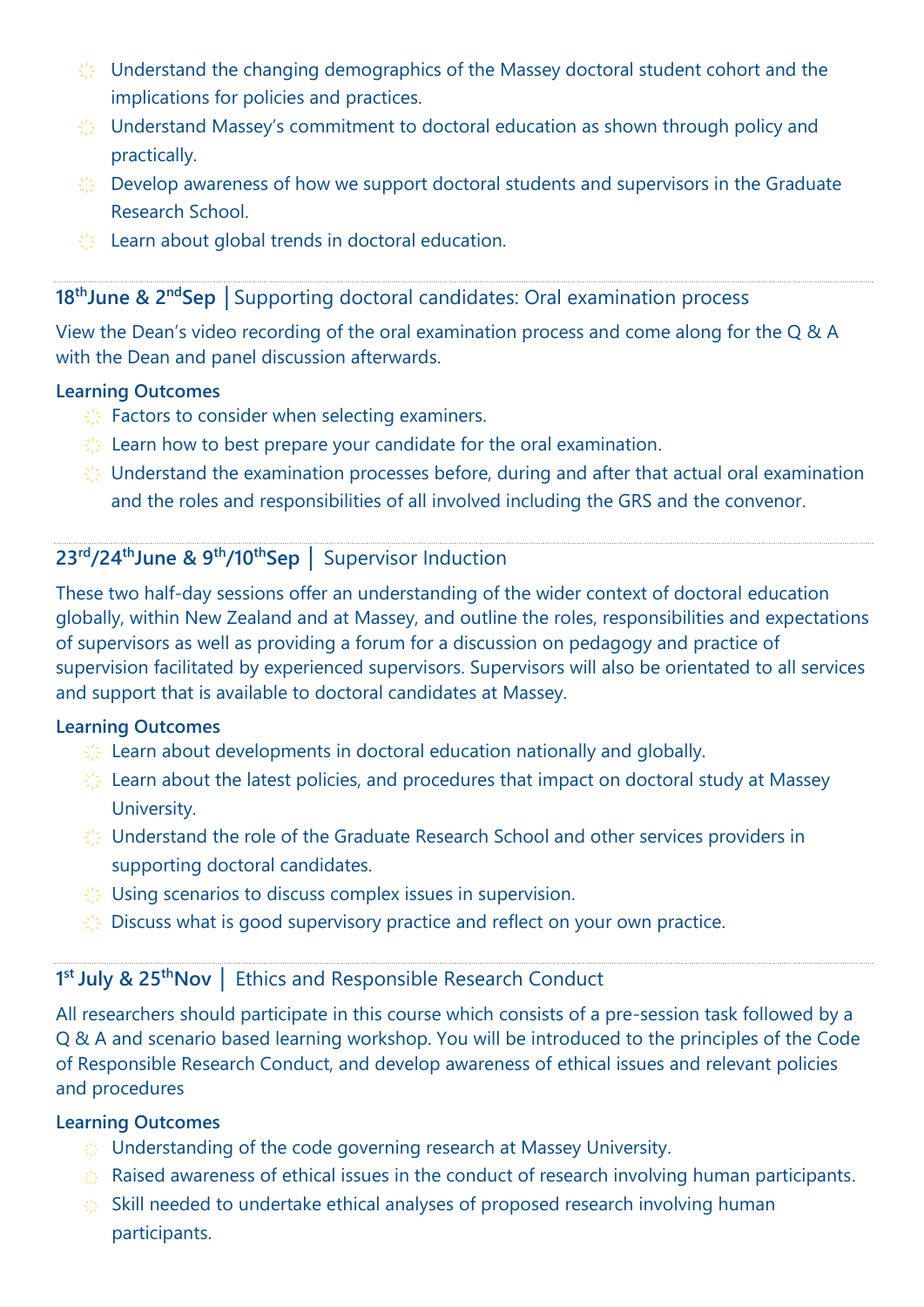$\leq$  Knowledge of policy and procedures for gaining approval for research involving human participants; and your responsibility as a supervisor at Massey University; and the processes and support available.

# **1 stOct** │ Supporting Doctoral Candidates to Succeed

One of the many roles of the supervisor is to ensure that the candidate is well integrated into the research culture and environment of the school/institute they are enrolled in and this can be challenging, particularly if the candidate is not campus based. The supervisor also has the responsibility to ensure that the candidate is equipped not only to do their research but also has opportunities to develop skills and networks that ensure they are employable on completion of their degree. Join us for a series of short presentations and panel discussions on good practice.

### **Learning Outcomes**

- $\frac{1}{2}$  Learn of good practices in inducting and integrating candidates into their schools/institutes.
- $\gg$  Understand how candidates establish their identify in cross disciplinary research.
- $\frac{1}{2}$  Support candidates in identifying their skills and areas for development and develop a plan for addressing these.
- $\frac{1}{2}$  Learn of the key services and resources available to candidates to enhance their employment opportunities.
- $\frac{1}{2}$  Understand the current employment realities for doctoral graduates.

## **22ndOct** │ Examiners Workshop – Examining a Doctoral Thesis

Understand your role as examiner , and the role of the GRS and the convenor in the oral examination process

#### **Learning Outcomes**

- $\frac{1}{2}$  Learn how to go about examining a doctoral thesis.
- $\frac{1}{2}$  Understand the administrative processes and requirements relating to the examination of the thesis.
- $\gg$  Understand the expectation of the oral examination and the examiners' and convenor's specific roles.

# **Pedagogy and Practice**

# **28thMay** │ First Year Fundamentals - Supporting Doctoral Candidates

The first 9-12 months of the candidacy is critical to a successful and timely completion. During this time clear goals and expectations will be set, a pathway forward mapped out in the form of the skeleton plan for the research project and mechanism for monitoring progress will be implemented. This presentation and panel discussion on good practice will give you some practical strategies and tips to get your candidate off to a good start

#### **Learning Outcomes**

#### Supervisor Self-Awareness

- $\frac{1}{2}$ . Thinking about the reasons for taking on a candidate and what the implications are (time commitment, ensuring it is your area of expertise).
- $\frac{1}{2}$ . Thinking about the supervisory panel-strengths, contributions, successfully working together and managing conflict.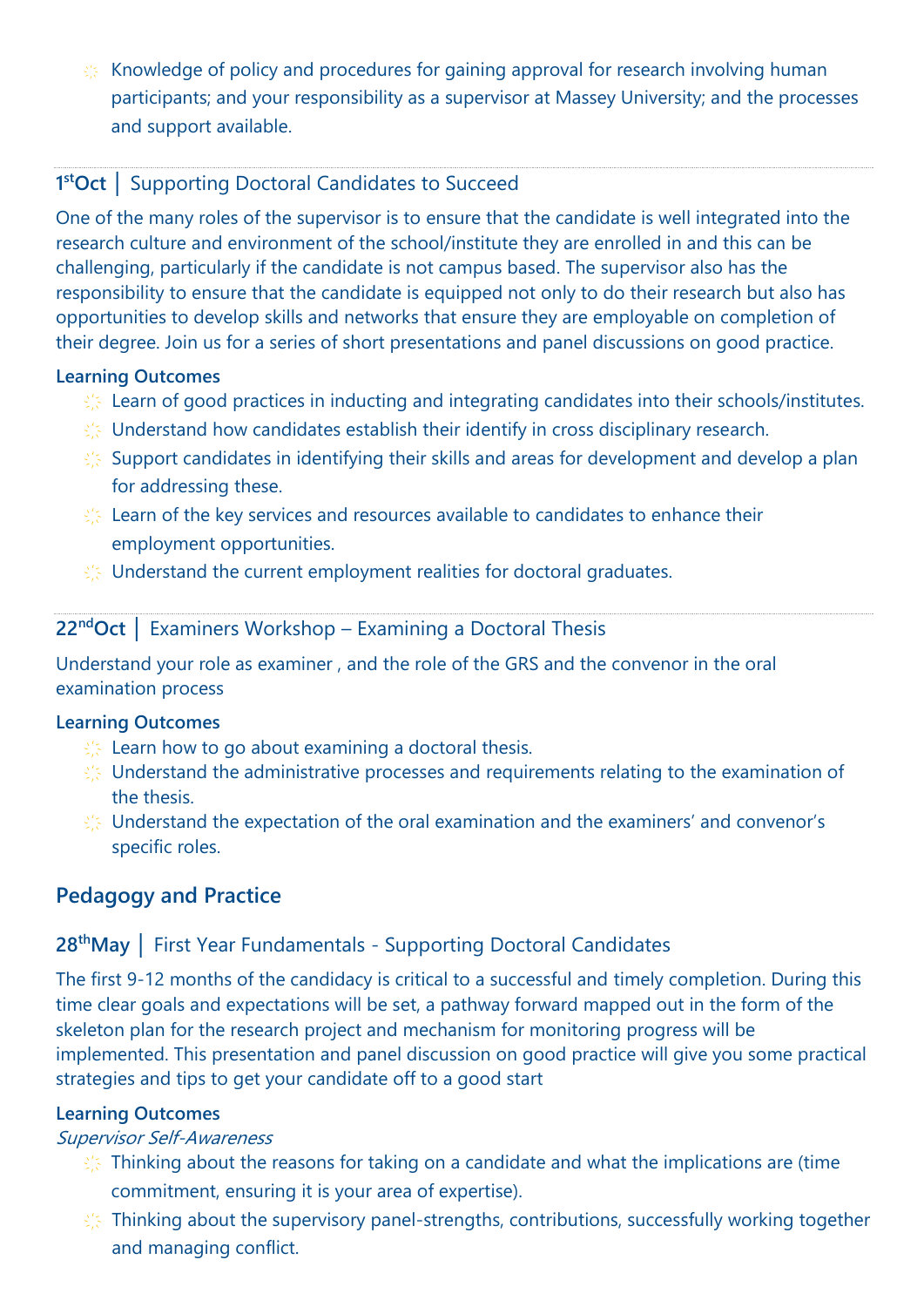### Connecting with the candidate

- $\frac{1}{2}$ . The importance of getting to know your candidate, finding out who they are and what motivates them.
- $\frac{1}{2}$  Understand the milestone requirements of the candidacy in the first year and how to support your candidate to achieve these.
- $\frac{1}{2}$  Facilitate your candidate's successful induction and orientation to the university and the institute/school they belong to including integration into their research community and documenting realistic and mutually agreed expectations.
- $\frac{1}{2}$  Understand and support your candidate's understanding of responsible research conduct including ethics, authorship, plagiarism, and managing commercially sensitive research.
- $\frac{1}{2}$  Understand the support and services that are available and relevant to the candidate including learning and development opportunities.
- $\frac{1}{2}$  Apply strategies that can support candidates to maintain progress or steer them back on course when they hit pressure points in the research process.
- $\frac{1}{2}$  Strategies for dealing with challenging students and having difficult conversations.
- $\frac{1}{2}$  Have confidence to work with the candidate to ensure they are clear of the difference between a Masters and a Doctoral project in terms of scope, scale and significance of the project and help them map the project out accordingly.
- $\frac{1}{2}$  Help candidates build confidence in their ability through the type of tasks set, the scaffolding of tasks and feedback given.
- $\frac{1}{2}$  Support candidates with good research practices around data collection, reviewing and recording literature read and keeping track of and prioritising research tasks.
- $\frac{1}{2}$  Support candidates to develop positive behaviours around their research such as work-life balance and connecting with others.

# **6 thAug** │ Encouraging Doctoral Candidates with Writing Strategies

This presentation provides guidance for supervisors on writing strategies that encourage productivity. There will also be an opportunity to share practices

## **Learning Outcomes**

- $\frac{1}{2}$  Facilitate your candidates' development of writing as an integral part of the research process.
- $\lesssim$  Help them develop their own writing style.
- $\frac{1}{2}$ . Understand some of the road blocks to writing and how to help candidates navigate these.
- $\frac{1}{2}$  Help candidates' develop good writing habits and routines from the start.
- $\frac{1}{2}$  Develop awareness of writing communities for learning, development and support for doctoral candidates at Massey as well as good writing resources available.

# **13thAug** │ Supporting Doctoral Candidates Development as Writers

## **A workshop on learning to write well, lessons learnt from Terence Denman's 'How not to write'**

This workshop will look at five ways of writing more clearly. This will be a hands-on workshop, we will look at each topic in turn, reviewing why this is important and then applying it to your own writing.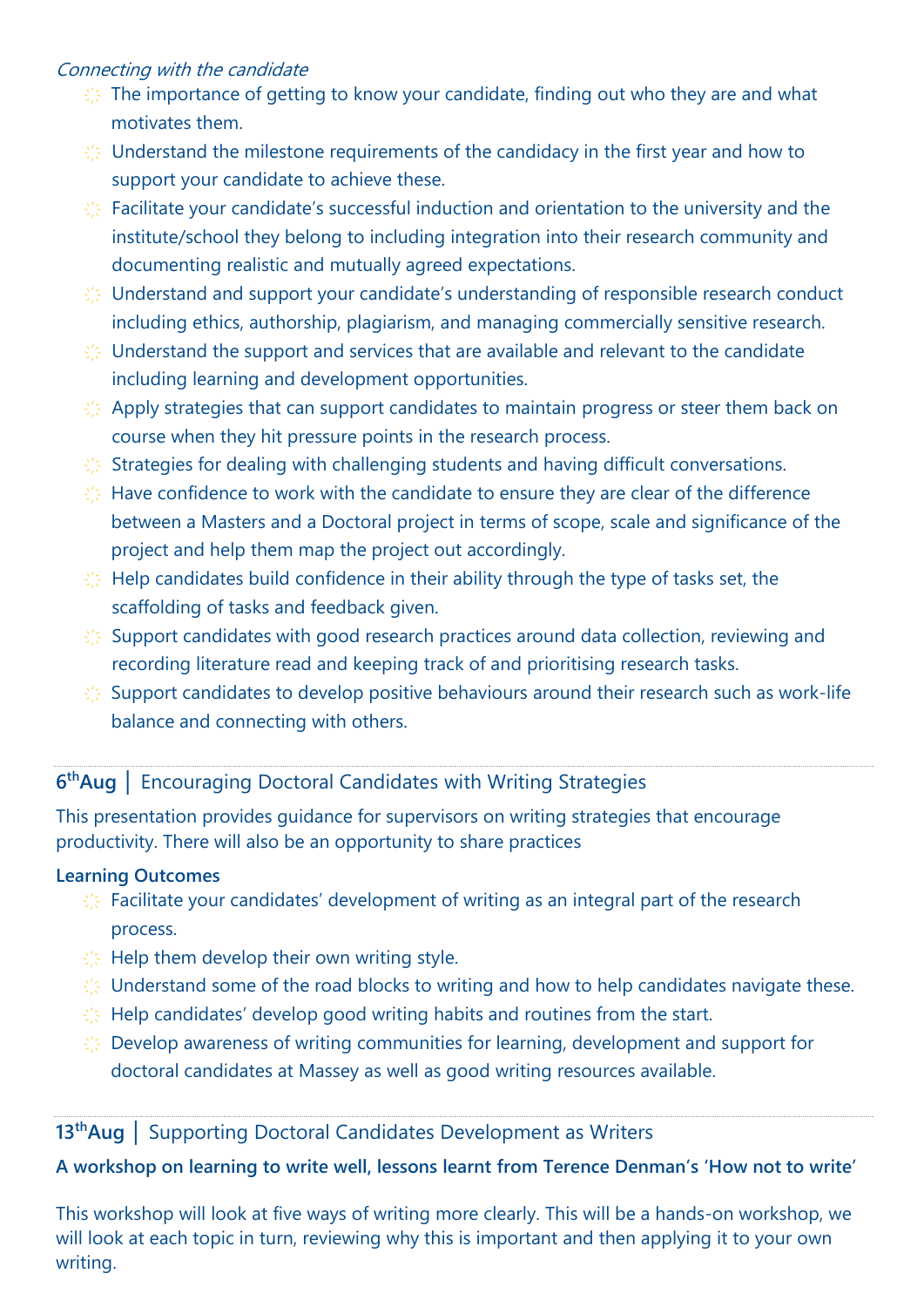Please bring an article or other form of writing you are working on to the workshop. The aim will be to try out some writing tips, which you can then use to support your candidates in their writing development.

#### **Learning Outcomes**

- $\leq$  Life and death sentences
- $\frac{1}{2}$  Starting with but, and, because
- $\leq$  Writing in active tense
- $\leq$  Cutting extraneous words
- $\leq$  Writing to impress the reviewer

## **20thAug** │ Giving Doctoral Candidates Constructive Feedback

A presentation from experts on the pedagogy and practice of feedback will be followed by the opportunity to critique your own and others feedback in a very hands on way. You will also hear from a panel of supervisors and graduates on the type of feedback and delivery that is helpful or a hindrance.

### **Learning Outcomes**

- $\frac{1}{2}$  Understand the different types of feedback and how they are used.
- $\frac{1}{2}$ . Provide timely, constructive feedback that encourages candidates to write early and often and increases their confidence.
- $\frac{1}{2}$  Smart techniques for identifying and naming patterns in writing errors (CTL).

## **3 rdSep** │ Supporting Doctoral Candidates: Writing a Thesis with Publications

Learn about Massey's guidelines on Writing a Thesis with Publication and related important matters such as copyright, intellectual property and authorship. Learn some great advice from a panel of experts on the pros and cons of supervising a candidate writing a TwP.

## **Learning Outcomes**

- $\frac{1}{2}$  Understand and apply the Massey quidelines for a thesis with publications.
- $\frac{1}{2}$  Understand the pros and cons of thesis with publications vs the traditional monograph.
- $\frac{1}{2}$  Gain Insights from those experienced in supervising candidates doing TwP.
- $\frac{1}{2}$  Learn from candidates who have recently completed their own TwP.

## **8 thOct** │ The Secrets of Research Supervision with Hugh Kearns

You know what your research higher degree (RHD) student should be doing, but it just doesn't seem to be happening. Despite your best efforts to set up good habits for your student, it does not work. Why is this, and what can you do to make completing a RHD easier for your students and for you? Over the past twenty years Hugh Kearns worked with thousands of RHD students and research supervisors. This workshop describes some of the strategies that can help you and your students.

## **Learning Outcomes**

Learn practical strategies to deal with common problems such as:

- $\leq$  supervisor/student relations
- ҉ dealing with writer's block
- $\frac{1}{2}$  attitude (or lack thereof!) in relation to the RHD it's not a Nobel prize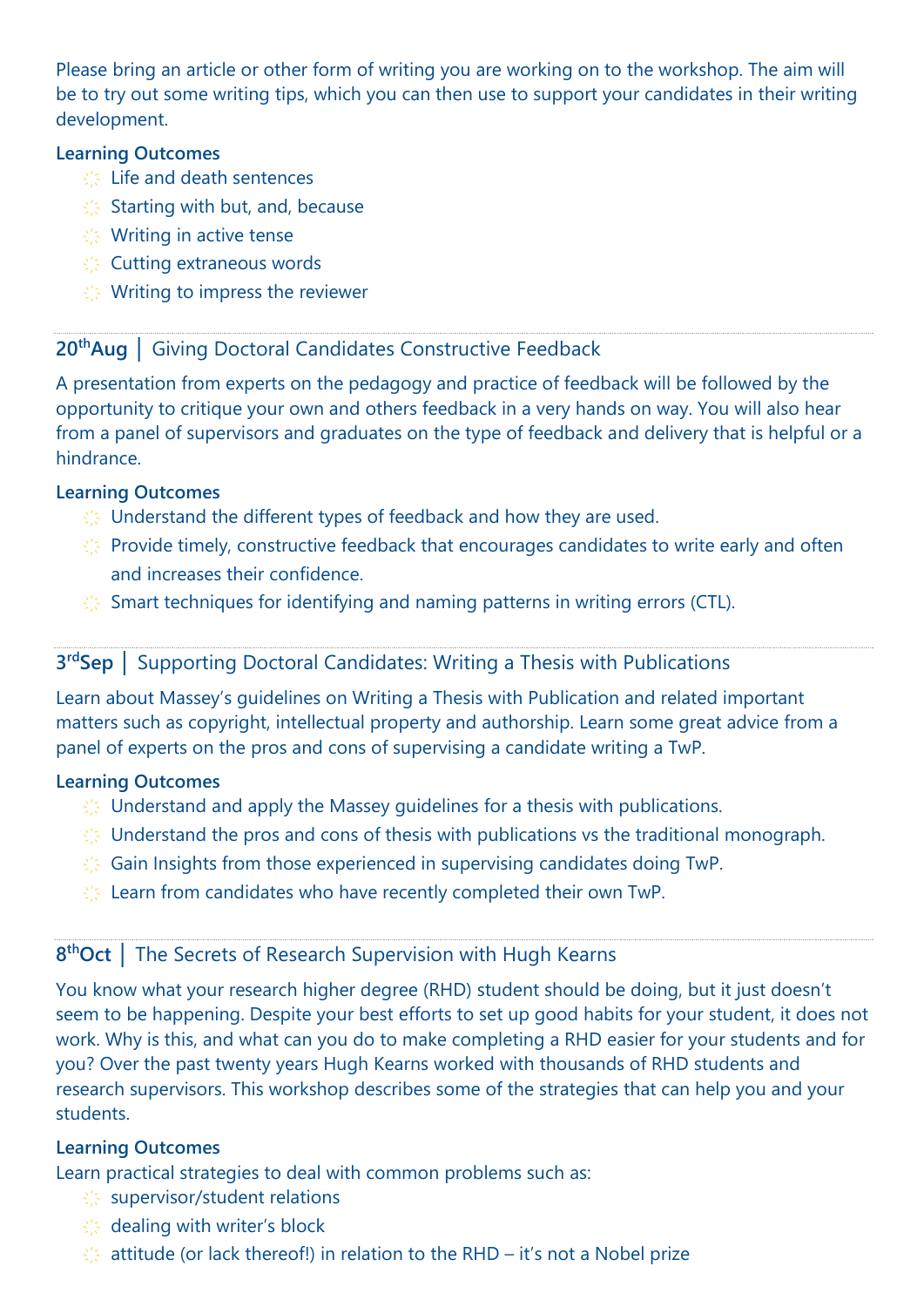- $\frac{1}{2}$  getting your student to seek help when they are stuck
- $\frac{1}{2}$  the student who never has enough time
- $\leq$  treating the RHD like a job
- $\frac{1}{2}$  keeping on going when the going gets tough

# **Managing Self and Relating to Others**

## **11thJune** │ Looking After Doctoral Candidates' Health and Well-being

This workshop exposes supervisors to strategies for encouraging wellbeing and health in doctoral candidates and provides guidance on how to support health and well-being during challenging times.

#### **Learning Outcomes**

- $\leq$  Understand the realities of doctoral study and the impact on mental health and well-being.
- $\frac{1}{2}$ . Reflect on your own supervisory and research practices and how these might impact on candidates (e.g., work-life balance).
- $\frac{1}{2}$  Develop awareness of signs of poor health and well-being and explore strategies for intervention, including where to access professional support.
- $\frac{1}{2}$  Learn tools to manage the self-sabotage signs common in doctoral students such as perfectionism, procrastination and imposter syndrome shifting attention and productivity.
- $\frac{1}{2}$  Learn how to deal with motivational slumps.

## **2 ndJuly** │ Inclusivity and diversity

This workshop provides support for supervisors to critique their supervision of research candidates, and to strengthen their practice to include culture, ethnicity, language, religion/spirituality, gender/sexual diversity, dis/ability, age, and experience, and the intersections of these characteristics, in their supervision. In the second half there will be a focused discussion on culture and ethnicity, with the opportunity to look at specific cohorts of candidates.

#### **Learning Outcomes**

- $\frac{1}{2}$  Explore individual and group differences in doctoral candidates from a solution-focused, strengths-based lens.
- $\frac{1}{2}$  Learn about supervisory perspectives that are inclusive of candidate diversity.
- $\frac{1}{2}$  Understand inclusive supervisory pedagogy and practices.

# **9<sup>th</sup>July** │ Justice based advising: Engaging diversity, equity, and inclusion in graduate education

In this talk, Prof Mohan J. Dutta will examine the key tenets of a justice-based framework to diversity, education, and inclusion in graduate pedagogy. The lecture will wrap up with invitations for co-creating just spaces of graduate education committed to equality.

#### **Learning Outcomes**

- $\frac{1}{2}$  Raise awareness of the relationships of power that shape the raced, classed, gendered forms of organizing in graduate education.
- $\frac{1}{2}$  Explore collectively strategies for dismantling the marginalizing forms of power inequalities that have historically shaped graduate advising.